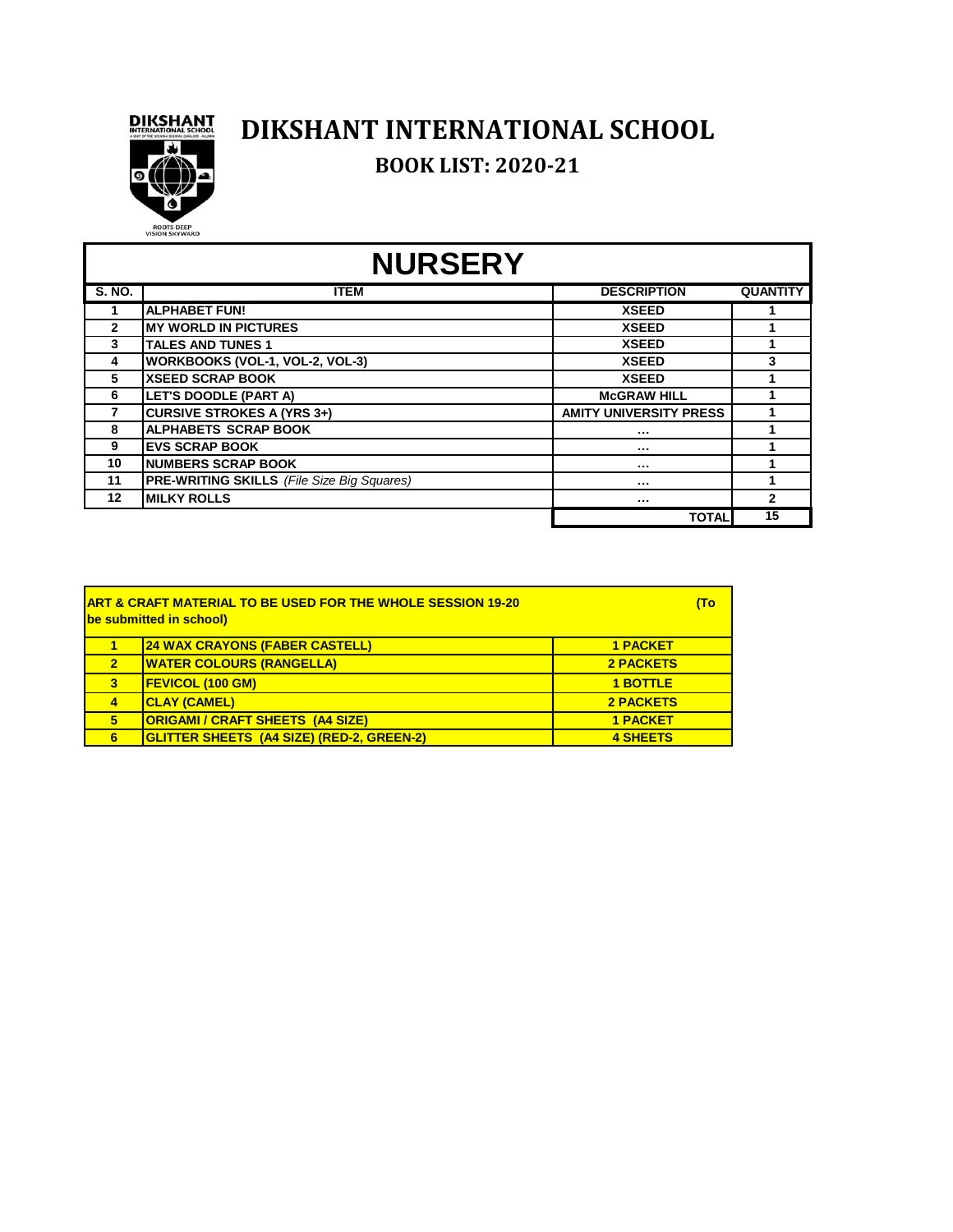#### **DIKSHANT INTERNATIONAL SCHOOL**



#### **BOOK LIST: 2020-21**

|               | <b>LKG</b>                        |                    |                 |
|---------------|-----------------------------------|--------------------|-----------------|
| <b>S. NO.</b> | <b>ITEM</b>                       | <b>DESCRIPTION</b> | <b>QUANTITY</b> |
| 1             | <b>PHONICS FUN!</b>               | <b>XSEED</b>       |                 |
| $\mathbf{2}$  | <b>PICTURE DICTIONARY</b>         | <b>XSEED</b>       | 1               |
| 3             | <b>TALES AND TUNES 2</b>          | <b>XSEED</b>       | 1               |
| 4             | WORKBOOKS (VOL-1, VOL-2, VOL-3)   | <b>XSEED</b>       | 3               |
| 5             | <b>XSEED SCRAP BOOK</b>           | <b>XSEED</b>       |                 |
| 6             | <b>NUMBERS - 1</b>                | <b>SUNBEAM</b>     | 1               |
| 7             | <b>HINDI - AAO LIKHE SWAR</b>     | <b>SUNBEAM</b>     | 1               |
| 8             | LET'S DOODLE (PART B)             | <b>McGRAW HILL</b> | 1               |
| 9             | <b>ENGLISH SCRAP BOOK</b>         |                    | 1               |
| 10            | <b>EVS-HINDI-MATHS SCRAP BOOK</b> |                    | 1               |
| 11            | <b>ENGLISH FILE SIZE</b>          | $\cdots$           |                 |
| 12            | <b>ENGLISH (4 Lines Broad)</b>    |                    |                 |
| 13            | <b>MATHS (Big Squares)</b>        |                    | 1               |
| 14            | HINDI (5 Lines)                   | $\cdots$           |                 |
| 15            | <b>MILKY ROLLS</b>                | $\cdots$           | $\mathbf{2}$    |
|               |                                   | <b>TOTAL</b>       | 18              |

| <b>ART &amp; CRAFT MATERIAL TO BE USED FOR THE WHOLE SESSION 19-20</b><br>(To be submitted in school) |                                                      |                  |  |
|-------------------------------------------------------------------------------------------------------|------------------------------------------------------|------------------|--|
|                                                                                                       | <b>24 WAX CRAYONS (FABER CASTELL)</b>                | 1 PACKET         |  |
| $\overline{2}$                                                                                        | <b>WATER COLOURS (RANGELLA)</b>                      | <b>1 PACKET</b>  |  |
| 3                                                                                                     | <b>FEVICOL (105 GM)</b>                              | <b>1 BOTTLE</b>  |  |
| 4                                                                                                     | <b>GLITTER SHEETS (A4 SIZE) (GOLDEN-2, SILVER-2)</b> | <b>4 SHEETS</b>  |  |
| 5                                                                                                     | <b>ORIGAMI SHEETS (SMALL SIZE)</b>                   | 1 PACKET         |  |
| 6                                                                                                     | <b>MODELING CLAY (CAMEL)</b>                         | <b>2 PACKETS</b> |  |
|                                                                                                       | <b>PENCIL SET</b>                                    | 1 PACKET         |  |
| 8                                                                                                     | <b>ERASER (DOMS)</b>                                 | <b>10 PIECES</b> |  |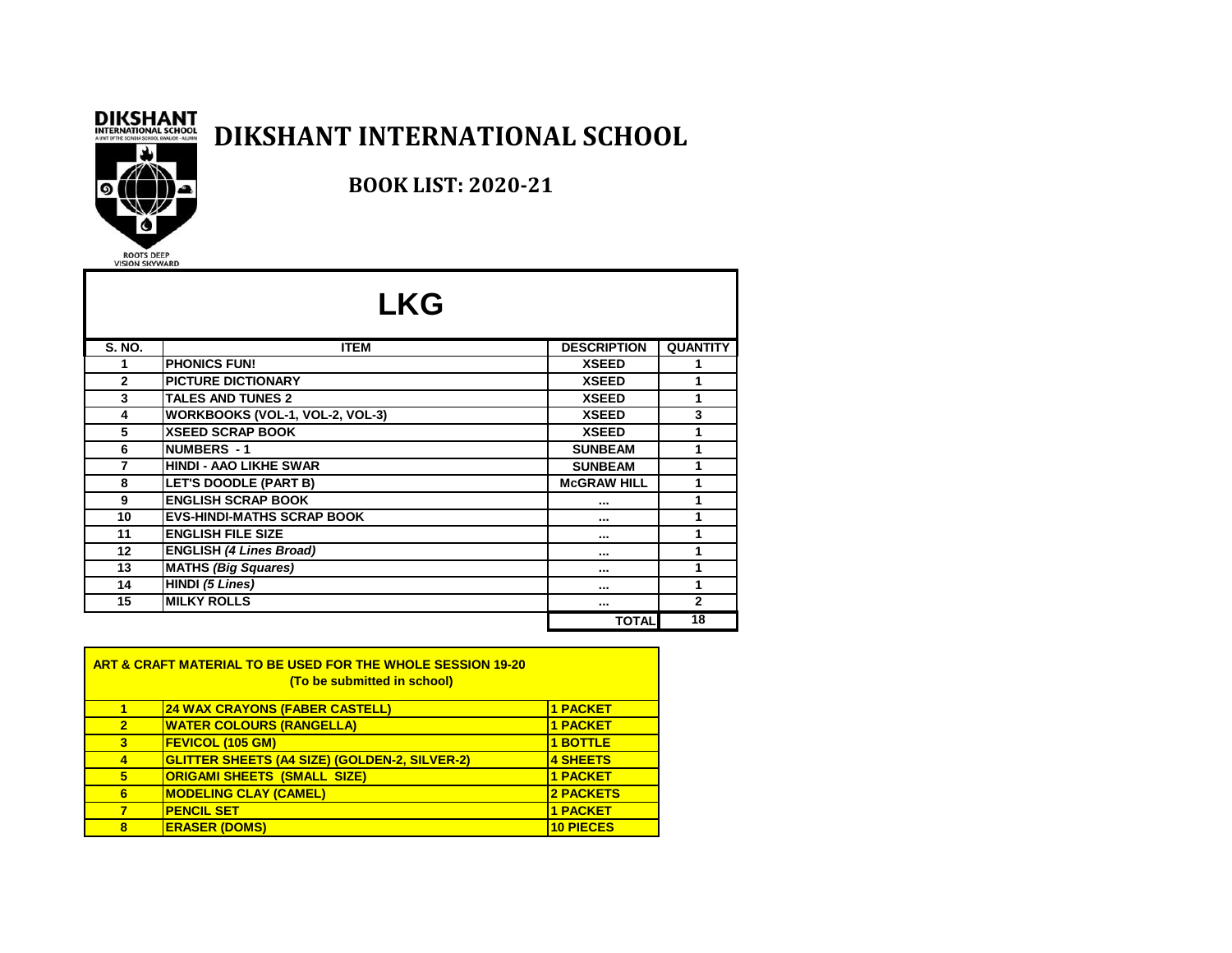# ROOTS DEEP<br>VISION SKYWARD

## **DIKSHANT INTERNATIONAL SCHOOL**

#### **BOOK LIST: 2020-21**

| <b>UKG</b>    |                                                              |                               |                 |  |
|---------------|--------------------------------------------------------------|-------------------------------|-----------------|--|
| <b>S. NO.</b> | <b>ITEM</b>                                                  | <b>DESCRIPTION</b>            | <b>QUANTITY</b> |  |
|               | <b>PHONICS READER!</b>                                       | <b>XSEED</b>                  |                 |  |
| $\mathbf{2}$  | THE READING EXPRESS                                          | <b>XSEED</b>                  | 1               |  |
| 3             | <b>TALES AND TUNES 3</b>                                     | <b>XSEED</b>                  | 1               |  |
| 4             | WORKBOOKS (VOL-1, VOL-2, VOL-3)                              | <b>XSEED</b>                  | 3               |  |
| 5             | <b>XSEED SCRAP BOOK</b>                                      | <b>XSEED</b>                  | 1               |  |
| 6             | <b>CURSIVE STROKES B</b>                                     | <b>AMITY UNIVERSITY PRESS</b> | 1               |  |
| 7             | <b>CURSIVE STROKES C</b>                                     | <b>AMITY UNIVERSITY PRESS</b> | 1               |  |
| 8             | <b>HINDI - AAO LIKHE VYANJAN</b>                             | <b>SUNBEAM</b>                | 1               |  |
| 9             | ART PLUS JUNIOR (PART C)                                     | G. RAM                        | 1               |  |
| 10            | <b>DIKSHANT SCRAP BOOK</b>                                   |                               | 1               |  |
| 11            | <b>ENGLISH CURSIVE HANDWRITING NOTEBOOK (4 Lines Narrow)</b> |                               | 1               |  |
| $12 \,$       | <b>ENGLISH READ &amp; WRITE NOTEBOOK (4 Lines Narrow)</b>    |                               | 1               |  |
| 13            | <b>HINDI NOTEBOOK (5 Lines)</b>                              |                               | 1               |  |
| 14            | <b>MATHS NOTEBOOK</b> (Small Squares)                        | $\cdots$                      | 1               |  |
| 15            | <b>MILKY ROLLS</b>                                           |                               | 2               |  |
|               |                                                              | <b>TOTAL</b>                  | 18              |  |

| ART & CRAFT MATERIAL TO BE USED FOR THE WHOLE SESSION 19-20<br>be submitted in school) |                                                   |                  | (To |
|----------------------------------------------------------------------------------------|---------------------------------------------------|------------------|-----|
|                                                                                        | <b>ITEMS</b>                                      | <b>QUANTITY</b>  |     |
|                                                                                        | <b>24 WAX CRAYONS (FABER CASTELL)</b>             | <b>1 PACKET</b>  |     |
| $\overline{2}$                                                                         | <b>WATER COLOURS (RANGELLA)</b>                   | <b>1 PACKET</b>  |     |
| 3                                                                                      | <b>FEVICOL (105 GM)</b>                           | <b>1 BOTTLE</b>  |     |
| $\overline{4}$                                                                         | <b>GLITTER SHEETS (A4 SIZE) (BLACK-2, BLUE-2)</b> | <b>4 SHEETS</b>  |     |
| 5                                                                                      | <b>ORIGAMI SHEETS (SMALL SIZE)</b>                | <b>1 PACKET</b>  |     |
| 6                                                                                      | <b>MODELING CLAY (CAMEL)</b>                      | <b>1 PACKET</b>  |     |
| 7                                                                                      | <b>PENCIL SET</b>                                 | <b>1 PACKET</b>  |     |
| 8                                                                                      | <b>ERASER (DOMS)</b>                              | <b>10 PIECES</b> |     |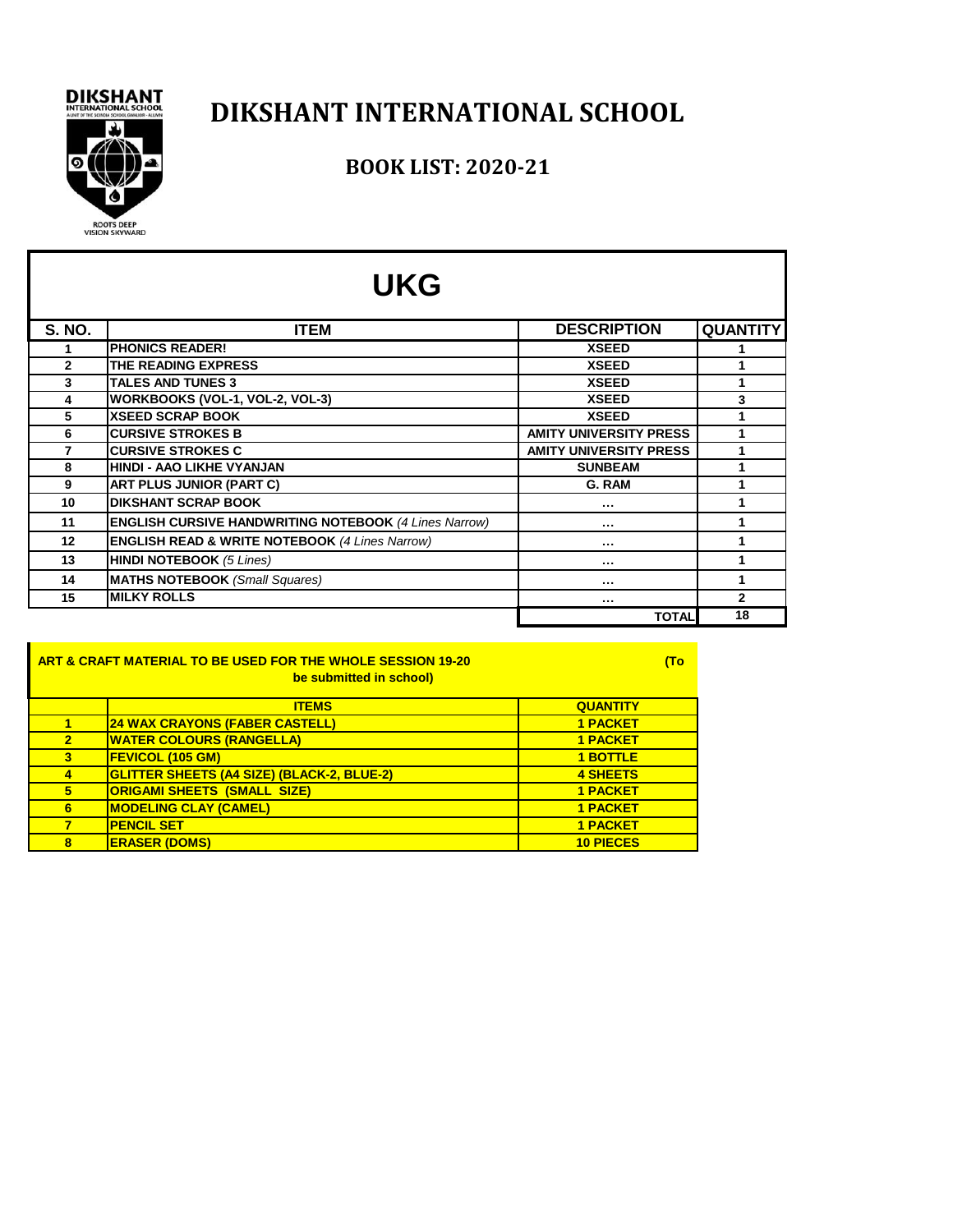

#### **DIKSHANT INTERNATIONAL SCHOOL**

#### **BOOK LIST: 2020-21**



#### **CLASS I**

| <b>S. NO.</b> | <b>ITEM</b>                              | <b>DESCRIPTION</b>      | <b>QUANTITY</b> |
|---------------|------------------------------------------|-------------------------|-----------------|
|               | <b>RIMJHIM BHAG 1</b>                    | <b>NCERT</b>            |                 |
| $\mathbf{2}$  | <b>MARIGOLD BOOK 1</b>                   | <b>NCERT</b>            |                 |
| 3             | <b>CORNERSTONE 1</b>                     | <b>PEARSON</b>          |                 |
| 4             | RAIN DROPS BOOK I (SPECIAL SERIES)       | <b>NCERT</b>            |                 |
| 5             | <b>DIALOGUE 1</b>                        | <b>ORIENT BLACKSWAN</b> |                 |
| 6             | <b>MATH MAGIC BOOK I</b>                 | <b>NCERT</b>            |                 |
|               | <b>GALAXY1</b>                           | <b>OXFORD</b>           |                 |
| 8             | <b>HELLO EARTH1</b>                      | <b>OXFORD</b>           |                 |
| 9             | <b>WHIZZKIDS1</b>                        | <b>COLLINS</b>          |                 |
| 10            | <b>DRAWING FILE</b>                      | 18 LEAVES               |                 |
| 11            | <b>SCRAP BOOK</b>                        | 30 LEAVES               |                 |
| 12            | <b>ENGLISH NOTEBOOK (4 Lines Narrow)</b> | 72 LEAVES               |                 |
| 13            | <b>HINDI NOTEBOOK</b> (Double Lines)     | 72 LEAVES               |                 |
| 14            | <b>MATHS NOTEBOOK (Small Squares)</b>    | 72 LEAVES               |                 |
| 15            | <b>MILKY ROLLS</b>                       | $\cdots$                | $\mathbf{2}$    |
|               |                                          | <b>TOTAL</b>            | 16              |

**ART & CRAFT MATERIAL TO BE USED FOR THE WHOLE SESSION 19-20 (To be submitted in school)**

|              | <b>24 WAX CRAYONS (FABER CASTELL)</b>       | <b>1 PACKET</b>  |
|--------------|---------------------------------------------|------------------|
| $\mathbf{2}$ | <b>WATER COLOURS (RANGELLA)</b>             | <b>1 PACKET</b>  |
| 3            | <b>FEVICOL (100 GM)</b>                     | <b>1 BOTTLE</b>  |
| 4            | GLITTER SHEETS - A4 SIZE (YELLOW-2, PINK-2) | <b>4 SHEETS</b>  |
| 5            | <b>ORIGAMI SHEETS (A4 SIZE)</b>             | <b>1 PACKET</b>  |
| 6            | <b>MODELING CLAY (CAMEL)</b>                | <b>1 PACKET</b>  |
|              | <b>PENCIL SET</b>                           | <b>2 PACKETS</b> |
| 8            | <b>ERASER (DOMS)</b>                        | <b>12 PIECES</b> |
| 9            | <b>RULER</b>                                | 1 PIECE          |
| 10           | PAINT BRUSH (Round -Size 0, Flat-Size 2)    | 2 PIECES         |
| 11           | <b>SKETCH PENS</b>                          | <b>1 PACKET</b>  |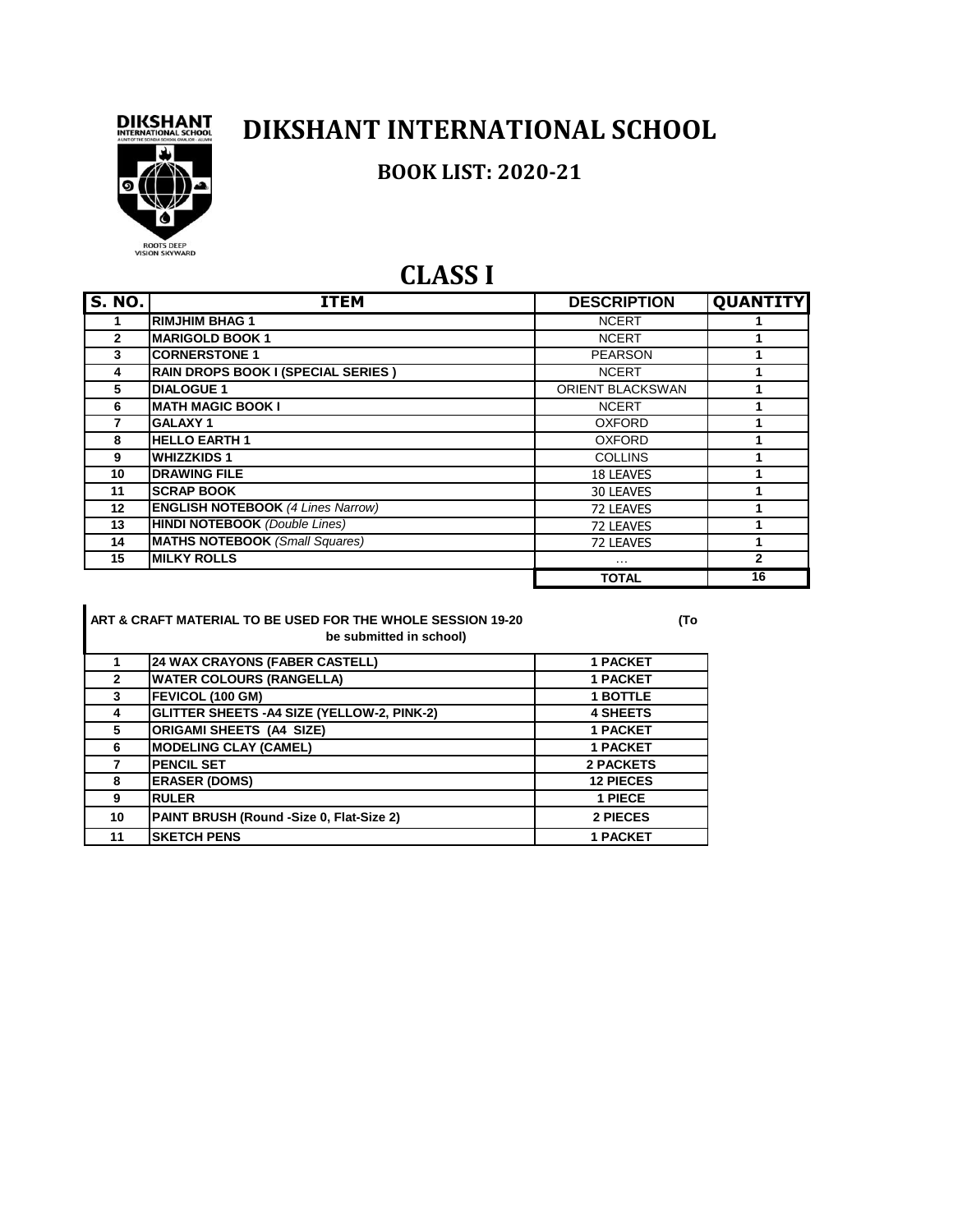

## **DIKSHANT INTERNATIONAL SCHOOL BOOK LIST: 2020-21**

#### **CLASS II**

| S. NO.         | <b>ITEM</b>                               | <b>DESCRIPTION</b>      | <b>QUANTITY</b> |
|----------------|-------------------------------------------|-------------------------|-----------------|
| 1              | <b>RIMJHIM2</b>                           | <b>NCERT</b>            |                 |
| $\overline{2}$ | <b>IMARI GOLD 2</b>                       | <b>NCERT</b>            |                 |
| 3              | <b>RAIN DROPS BOOK 2 (SPECIAL SERIES)</b> | <b>NCERT</b>            |                 |
| 4              | <b>CORNERSTONE 2</b>                      | <b>PEARSON</b>          |                 |
| 5              | <b>DIALOGUE 2</b>                         | <b>ORIENT BLACKSWAN</b> |                 |
| 6              | <b>MATH MAGIC 2</b>                       | <b>NCERT</b>            |                 |
| 7              | <b>GALAXY 2</b>                           | <b>OXFORD</b>           |                 |
| 8              | <b>HELLO EARTH 2</b>                      | <b>OXFORD</b>           |                 |
| 9              | <b>WHIZZKIDS 2</b>                        | <b>COLLINS</b>          |                 |
| 10             | <b>DRAWING FILE</b>                       | <b>18 LEAVES</b>        |                 |
| 11             | <b>SCRAP FILE</b>                         | 30 LEAVES               |                 |
| 12             | <b>ENGLISH (4 Lines Narrow)</b>           | 72 LEAVES               |                 |
| 13             | <b>HINDI</b> (Double Lines))              | 72 LEAVES               |                 |
| 14             | <b>MATHS</b> (Small Squares)              | 72 LEAVES               |                 |
| 15             | <b>IMILKY ROLLS</b>                       | $\cdots$                | 3               |
|                |                                           | <b>TOTAL</b>            | 17              |

|                | ART & CRAFT MATERIAL TO BE USED FOR THE WHOLE SESSION 18-19 (To be submitted in school) |                  |
|----------------|-----------------------------------------------------------------------------------------|------------------|
|                | <b>24 WAX CRAYONS (FABER CASTELL)</b>                                                   | <b>1 PACKET</b>  |
| $\overline{2}$ | <b>WATER COLOURS (RANGELLA)</b>                                                         | <b>1 PACKET</b>  |
| 3              | FEVICOL (105 GM)                                                                        | <b>1 BOTTLE</b>  |
| 4              | GLITTER SHEETS (A4 SIZE) (GOLDEN-2, SILVER-2)                                           | <b>4 SHEETS</b>  |
| 5              | <b>ORIGAMI SHEETS (A4 SIZE)</b>                                                         | <b>1 PACKET</b>  |
| 6              | <b>MODELING CLAY (CAMEL)</b>                                                            | <b>1 PACKET</b>  |
| 7              | <b>PENCIL SET</b>                                                                       | <b>2 PACKETS</b> |
| 8              | <b>ERASER (DOMS)</b>                                                                    | <b>12 PIECES</b> |
| 9              | <b>RULER</b>                                                                            | 1 PIECE          |
| 10             | PAINT BRUSH (Round -Size 0, Flat-Size 2)                                                | 2 PIECES         |
| 11             | <b>SKETCH PENS</b>                                                                      | <b>1 PACKET</b>  |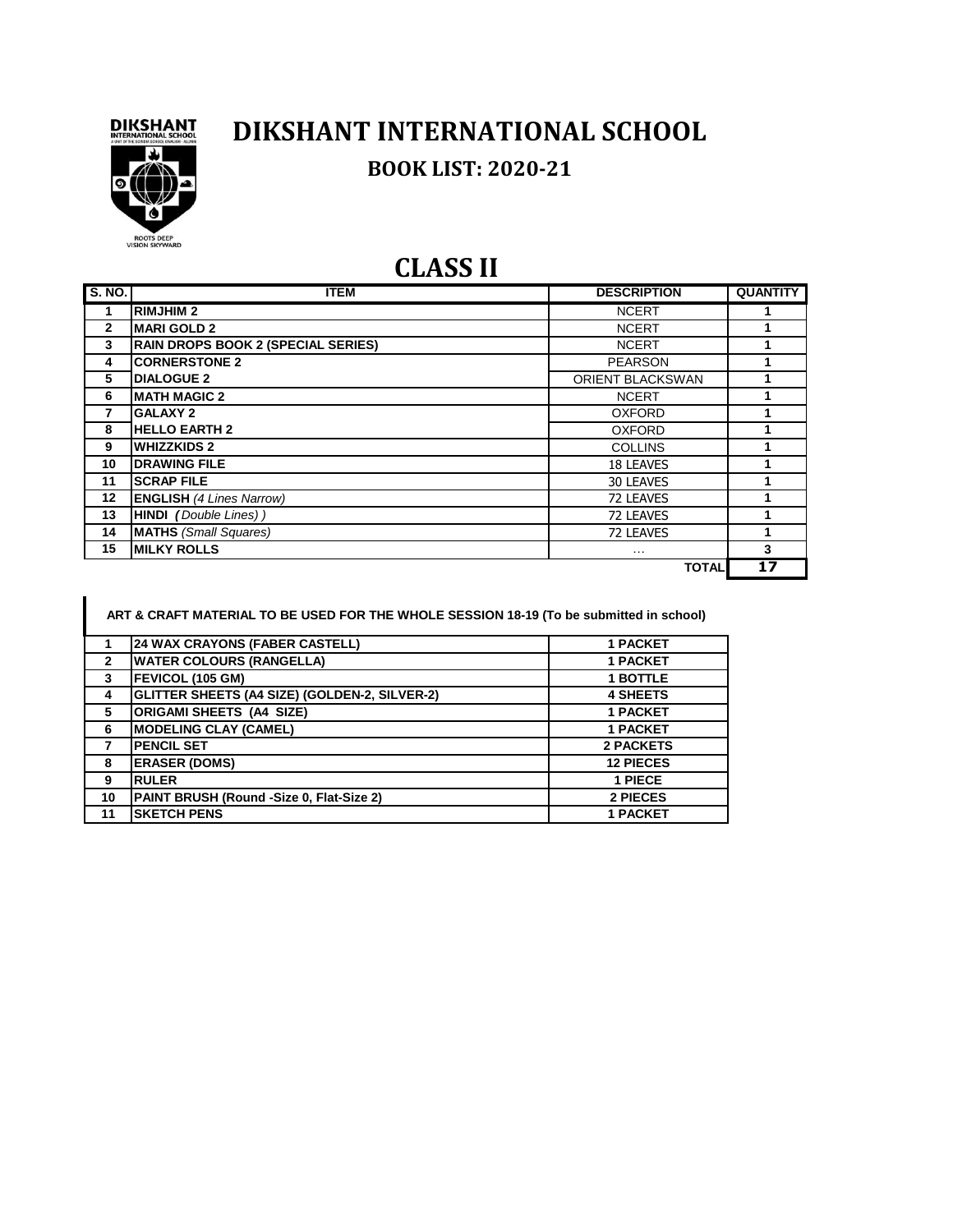**DIKSHANT DIKSHANT INTERNATIONAL SCHOOL** 



**BOOK LIST: 2020-21**

| <b>CLASS III</b> |                                              |                         |                 |  |
|------------------|----------------------------------------------|-------------------------|-----------------|--|
| <b>S. NO.</b>    | <b>ITEM</b>                                  | <b>DESCRIPTION</b>      | <b>QUANTITY</b> |  |
| 1                | <b>RIMJHIM BHAG 3</b>                        | <b>NCERT</b>            | 1               |  |
| $\overline{2}$   | <b>MAIN AUR MERA VYAKARAN 3</b>              | <b>SARASWATI</b>        | 1.              |  |
| 3                | <b>MARIGOLD BOOK 3</b>                       | <b>NCERT</b>            | $\mathbf{1}$    |  |
| 4                | <b>CORNERSTONE 3</b>                         | <b>PEARSON</b>          | 1.              |  |
| 5                | <b>DIALOGUE 3</b>                            | <b>ORIENT BLACKSWAN</b> | 1               |  |
| 6                | <b>MATH MAGIC BOOK 3</b>                     | <b>NCERT</b>            | $\mathbf{1}$    |  |
| $\overline{7}$   | <b>GALAXY 3</b>                              | <b>OXFORD</b>           | 1.              |  |
| 8                | <b>LOOKING AROUND BOOK 1</b>                 | <b>NCERT</b>            | $\mathbf{1}$    |  |
| 9                | <b>WHIZZKIDS 3</b>                           | <b>COLLINS</b>          | 1.              |  |
| 10               | <b>DRAWING FILE</b>                          | (18 Leaves)             | $\mathbf{1}$    |  |
| 11               | <b>SCRAP FILE</b>                            | (30 Leaves)             | 1.              |  |
| 12               | <b>ENGLISH LITERATURE (4 Lines Narrow)</b>   | (72 Leaves)             | $\mathbf{1}$    |  |
| 13               | <b>ENGLISH LANGUAGE (4 Lines Narrow)</b>     | $\blacksquare$          | 1               |  |
| 14               | <b>HINDI LITERATURE</b> (Double Lines)       | $\mathbf{u}$            | $\mathbf{1}$    |  |
| 15               | <b>HINDI LANGUAGE</b> (Double Lines)         | $\mathbf{u}$            | $\mathbf{1}$    |  |
| 16               | <b>MATHS</b> (Small Squares)                 | $\blacksquare$          | 1.              |  |
| 17               | EVS (4 lines Narrow Interleaved)             | $\mathbf{u}$            | 1               |  |
| 18               | <b>COMPUTER</b> (4 lines Narrow Interleaved) | $\mathbf{u}$            | 1.              |  |
| 19               | <b>MILKY ROLLS</b>                           | $\cdots$                | $\mathbf{2}$    |  |
| <b>Total</b>     |                                              |                         |                 |  |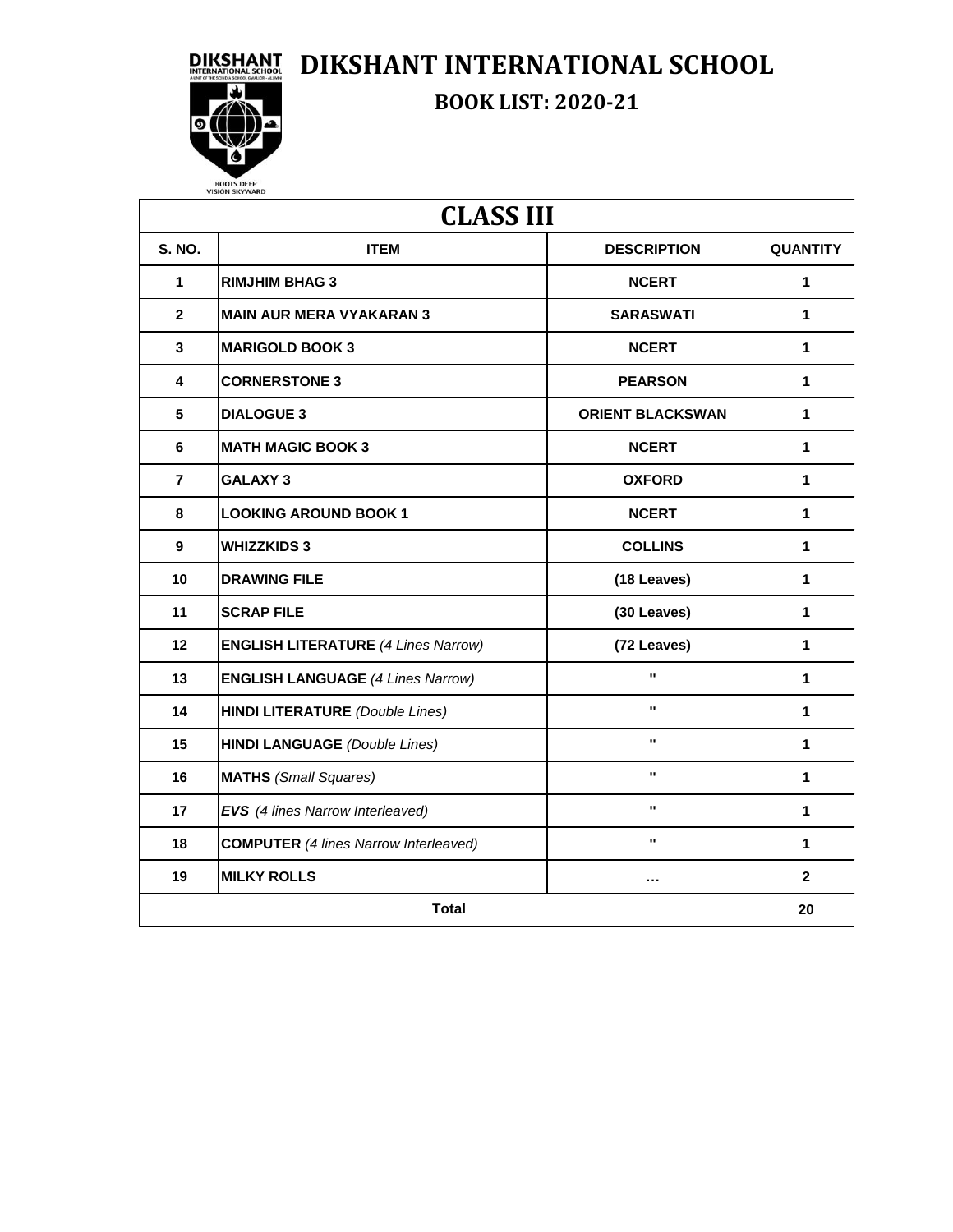

#### **DIKSHANT INTERNATIONAL SCHOOL BOOK LIST: 2020-21**

#### **CLASS IV**

| <b>S. NO.</b> | <b>ITEM</b>                                         | <b>DESCRIPTION</b>      | QUANTITY     |
|---------------|-----------------------------------------------------|-------------------------|--------------|
| 1             | <b>RIMJHIM BHAG 4</b>                               | <b>NCERT</b>            | $\mathbf 1$  |
| $\mathbf{2}$  | <b>MAIN AUR MERA VYAKARAN 4</b>                     | <b>SARASWATI</b>        | $\mathbf{1}$ |
| 3             | <b>MARIGOLD BOOK 4</b>                              | <b>NCERT</b>            | $\mathbf{1}$ |
| 4             | <b>CORNERSTONE 4</b>                                | <b>PEARSON</b>          | $\mathbf{1}$ |
| 5             | <b>DIALOGUE 4</b>                                   | <b>ORIENT BLACKSWAN</b> | 1            |
| 6             | <b>MATH MAGIC BOOK 4</b>                            | <b>NCERT</b>            | $\mathbf{1}$ |
| 7             | GALAXY 4                                            | <b>OXFORD</b>           | 1            |
| 8             | <b>LOOKING AROUND BOOK 2</b>                        | <b>NCERT</b>            | 1            |
| 9             | <b>WHIZZKIDS 4</b>                                  | <b>COLLINS</b>          | 1            |
| 10            | <b>DRAWING FILE</b>                                 | (18 Leaves)             | $\mathbf{1}$ |
| 11            | <b>SCRAP FILE</b>                                   | (30 Leaves)             | 1            |
| 12            | <b>ENGLISH LITERATURE NOTEBOOK (Single Lined)</b>   | (72 Leaves)             | $\mathbf{1}$ |
| 13            | <b>ENGLISH LANGUAGE NOTEBOOK (Single Lined)</b>     | u,                      | $\mathbf{1}$ |
| 14            | <b>HINDI LITERATURE NOTEBOOK (Single Lined)</b>     | $\mathbf{u}$            | $\mathbf{1}$ |
| 15            | <b>HINDI LANGUAGE NOTEBOOK (Single Lined)</b>       |                         | $\mathbf{1}$ |
| 16            | <b>MATHS NOTEBOOK</b> (Single Lined)                |                         | $\mathbf{1}$ |
| 17            | <b>EVS NOTEBOOK</b> (Single Lined-Interleaved)      |                         | $\mathbf{1}$ |
| 18            | <b>COMPUTER NOTEBOOK</b> (Single Lined-Interleaved) | $\mathbf{u}$            | 1            |
| 19            | <b>ENGLISH TEST NOTEBOOK (Single Lined)</b>         | (24 Leaves)             | 1            |
| 20            | <b>HINDI TEST NOTEBOOK (Single Lined)</b>           | $\mathbf{u}$            | 1            |
| 21            | <b>MATHS TEST NOTEBOOK</b> (Single Lined)           |                         | 1            |
| 22            | <b>EVS TEST NOTEBOOK (Single Lined)</b>             |                         | $\mathbf{1}$ |
| 23            | <b>COMPUTER TEST NOTEBOOK (Single Lined)</b>        |                         | $\mathbf{1}$ |
| 24            | <b>MILKY ROLLS</b>                                  | $\cdots$                | 4            |
|               |                                                     | <b>TOTAL</b>            | 27           |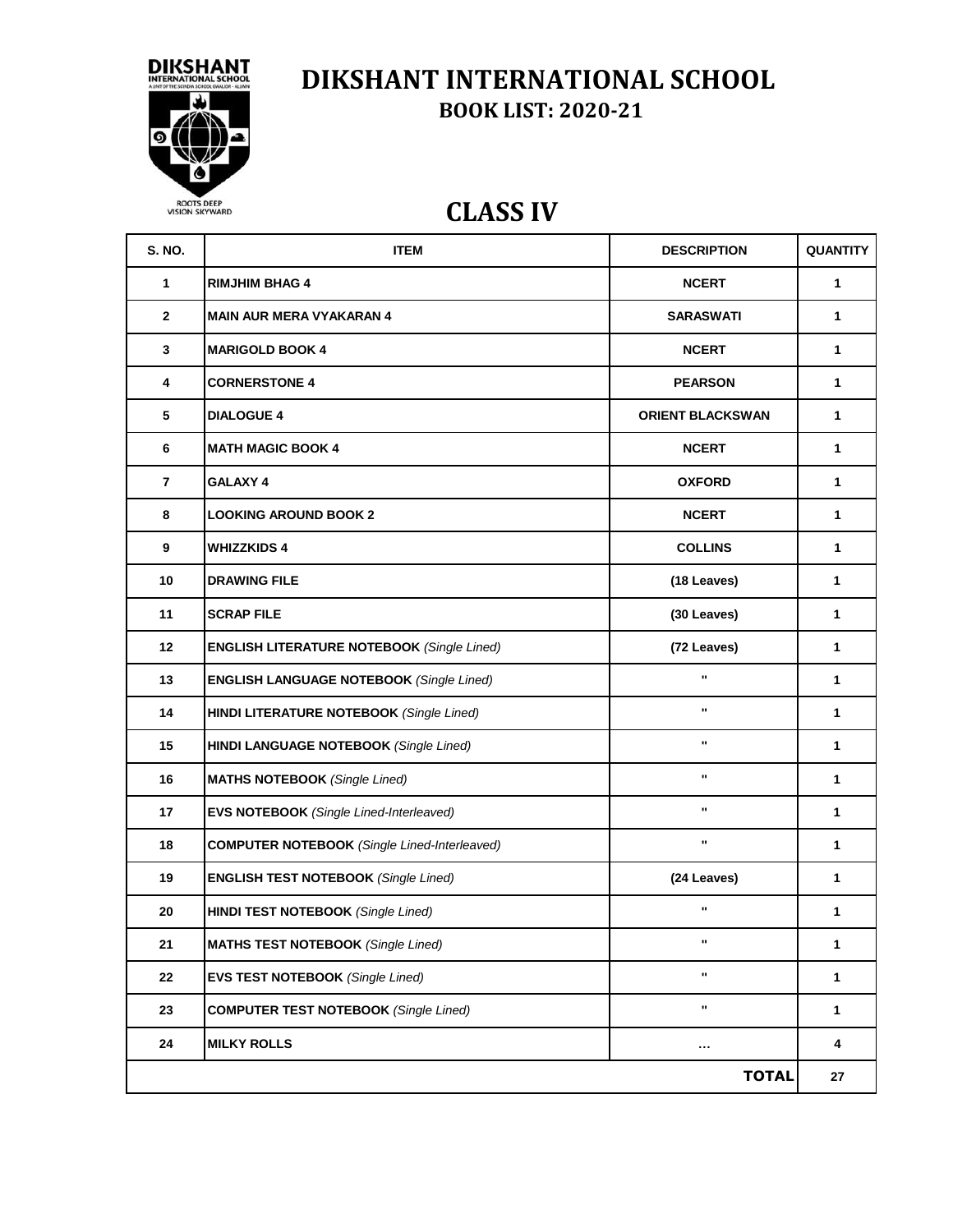

# **DIKSHANT INTERNATIONAL SCHOOL**

**BOOK LIST: 2020-21**

## **CLASS V**

| <b>S. NO.</b>  | <b>ITEM</b>                                         | <b>DESCRIPTION</b>       | <b>QUANTITY</b> |
|----------------|-----------------------------------------------------|--------------------------|-----------------|
| 1              | <b>RIMJHIM BHAG 5</b>                               | <b>NCERT</b>             | 1               |
| $\mathbf{2}$   | <b>MAIN AUR MERA VYAKARAN 5</b>                     | <b>SARASWATI</b>         | 1               |
| 3              | <b>MARIGOLD BOOK 5</b>                              | <b>NCERT</b>             | 1               |
| 4              | <b>CORNERSTONE 5</b>                                | <b>PEARSON</b>           | 1               |
| 5              | <b>DIALOGUE 5</b>                                   | <b>ORIENT BLACKSWAN</b>  | 1               |
| 6              | <b>MATH MAGIC BOOK 5</b>                            | <b>NCERT</b>             | 1               |
| $\overline{7}$ | <b>GALAXY 5</b>                                     | <b>OXFORD</b>            | 1               |
| 8              | <b>LOOKING AROUND BOOK 3</b>                        | <b>NCERT</b>             | 1               |
| 9              | GYAN MANJUSHA (PRAVESHIKA)                          | <b>SRIJAN PUBLISHERS</b> | 1               |
| 10             | <b>DRAWING FILE</b>                                 | (18 Leaves)              | 1               |
| 11             | <b>SCRAP FILE</b>                                   | (30 Leaves)              | 1               |
| 12             | <b>ENGLISH LITERATURE NOTEBOOK (Single Lined)</b>   | (72 Leaves)              | 1               |
| 13             | <b>ENGLISH LANGUAGE NOTEBOOK (Single Lined)</b>     | $\blacksquare$           | 1               |
| 14             | <b>HINDI LITERATURE NOTEBOOK (Single Lined)</b>     |                          | 1               |
| 15             | <b>HINDI LANGUAGE NOTEBOOK (Single Lined)</b>       |                          | 1               |
| 16             | <b>MATHS NOTEBOOK</b> (Single Lined)                |                          | 1               |
| 17             | <b>SANSKRIT NOTEBOOK (Single Lined)</b>             | $\mathbf{u}$             | 1               |
| 18             | <b>EVS NOTEBOOK</b> (Single Lined-Interleaved)      |                          | 1               |
| 19             | <b>COMPUTER NOTEBOOK</b> (Single Lined-Interleaved) |                          | 1               |
| 20             | <b>ENGLISH TEST NOTEBOOK (Single Lined)</b>         | (24 Leaves)              | 1               |
| 21             | <b>HINDI TEST NOTEBOOK (Single Lined)</b>           |                          | 1               |
| 22             | <b>MATHS TEST NOTEBOOK (Single Lined)</b>           |                          | 1               |
| 23             | <b>EVS TEST NOTEBOOK</b> (Single Lined)             |                          | 1               |
| 24             | <b>SANSKRIT TEST NOTEBOOK (Single Lined)</b>        |                          | 1               |
| 25             | <b>COMPUTER TEST NOTEBOOK (Single Lined)</b>        |                          | 1               |
| 26             | <b>MILKY ROLLS</b>                                  | $\cdots$                 | 4               |
| <b>TOTAL</b>   |                                                     |                          | 29              |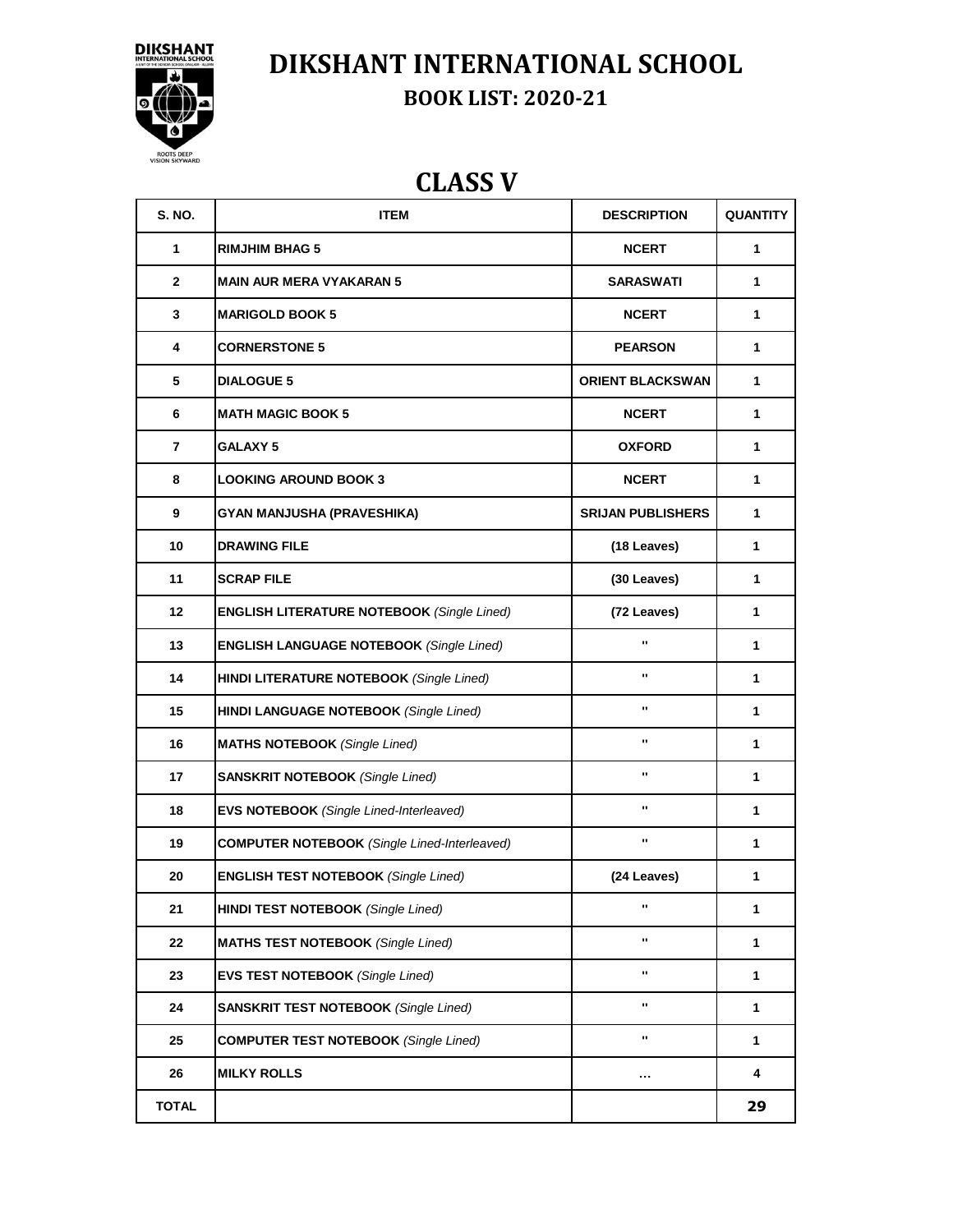



ROOTS DEEP<br>VISION SKYWARD

#### **DIKSHANT INTERNATIONAL SCHOOL BOOK LIST: 2020-21**

#### **CLASS VI**

| <b>S. NO.</b> | <b>ITEM</b>                                          | <b>DESCRIPTION</b>      | <b>QUANTITY</b> |
|---------------|------------------------------------------------------|-------------------------|-----------------|
| 1             | <b>HONEY SUCKLE</b>                                  | <b>NCERT</b>            | 1               |
| $\mathbf{2}$  | A PACT WITH THE SUN - SUPPL. ENGLISH                 | <b>NCERT</b>            | 1               |
| 3             | <b>CORNERSTONE 6</b>                                 | <b>PEARSON</b>          | 1               |
| 4             | <b>DIALOGUE 6</b>                                    | <b>ORIENT BLACKSWAN</b> | 1               |
| 5             | VASANT I                                             | <b>NCERT</b>            | 1               |
| 6             | <b>BAL RAMKATHA</b>                                  | <b>NCERT</b>            | 1               |
| 7             | <b>MAIN AUR MERA VYAKARAN 6</b>                      | <b>SARASWATI</b>        | 1               |
| 8             | <b>MATHEMATICS 6</b>                                 | <b>NCERT</b>            | 1               |
| 9             | <b>SCIENCE 6</b>                                     | <b>NCERT</b>            | 1               |
| 10            | <b>OUR PAST 1 - HISTORY</b>                          | <b>NCERT</b>            | 1               |
| 11            | THE EARTH, OUR HABITAT - GEOGRAPHY                   | <b>NCERT</b>            | 1               |
| 12            | <b>SOCIAL AND POLITICAL LIFE 1</b>                   | <b>NCERT</b>            | 1               |
| 13            | RUCHIRA - PRATHAMO BHAG                              | <b>NCERT</b>            | 1               |
| 14            | <b>ENGLISH LITERATURE NOTEBOOK (Single Lined)</b>    | (72 Leaves)             | 1               |
| 15            | <b>ENGLISH LANGUAGE NOTEBOOK (Single Lined)</b>      | $\mathbf{u}$            | 1               |
| 16            | <b>HINDI LITERATURE NOTEBOOK (Single Lined)</b>      | $\blacksquare$          | $\mathbf{1}$    |
| 17            | <b>HINDI LANGUAGE NOTEBOOK (Single Lined)</b>        | $\blacksquare$          | $\mathbf{1}$    |
| 18            | <b>MATHS NOTEBOOK</b> (Single Lined)                 | $\blacksquare$          | 1               |
| 19            | <b>SANSKRIT NOTEBOOK (Single Lined)</b>              | $\blacksquare$          | 1               |
| 20            | <b>HISTORY NOTEBOOK</b> (Single Lined)               | $\blacksquare$          | 1               |
| 21            | <b>CIVICS NOTEBOOK</b> (Single Lined)                | $\blacksquare$          | 1               |
| 22            | <b>GEOGRAPHY NOTEBOOK (Single Lined Interleaved)</b> | $\blacksquare$          | 1               |
| 23            | <b>SCIENCE NOTEBOOK</b> (Single Lined Interleaved)   | $\blacksquare$          | 1               |
| 24            | <b>COMPUTER NOTEBOOK</b> (Single Lined Interleaved)  |                         | 1               |
| 25            | <b>ENGLISH TEST NOTEBOOK (Single Lined)</b>          | (24 Leaves)             | 1               |
| 26            | <b>HINDI TEST NOTEBOOK (Single Lined)</b>            | u,                      | $\mathbf{1}$    |
| 27            | <b>MATHS TEST NOTEBOOK</b> (Single Lined)            |                         | 1               |
| 28            | <b>SANSKRIT TEST NOTEBOOK (Single Lined)</b>         |                         | 1               |
| 29            | <b>SCIENCE TEST NOTEBOOK (Single Lined)</b>          | $\mathbf{u}$            | 1               |
| 30            | <b>SOCIAL STUDIES TEST NOTEBOOK (Single Lined)</b>   |                         | 1               |
| 31            | <b>COMPUTER TEST NOTEBOOK (Single Lined)</b>         |                         | 1               |
| 32            | <b>MILKY ROLLS</b>                                   |                         | 5               |
| <b>TOTAL</b>  |                                                      |                         | 36              |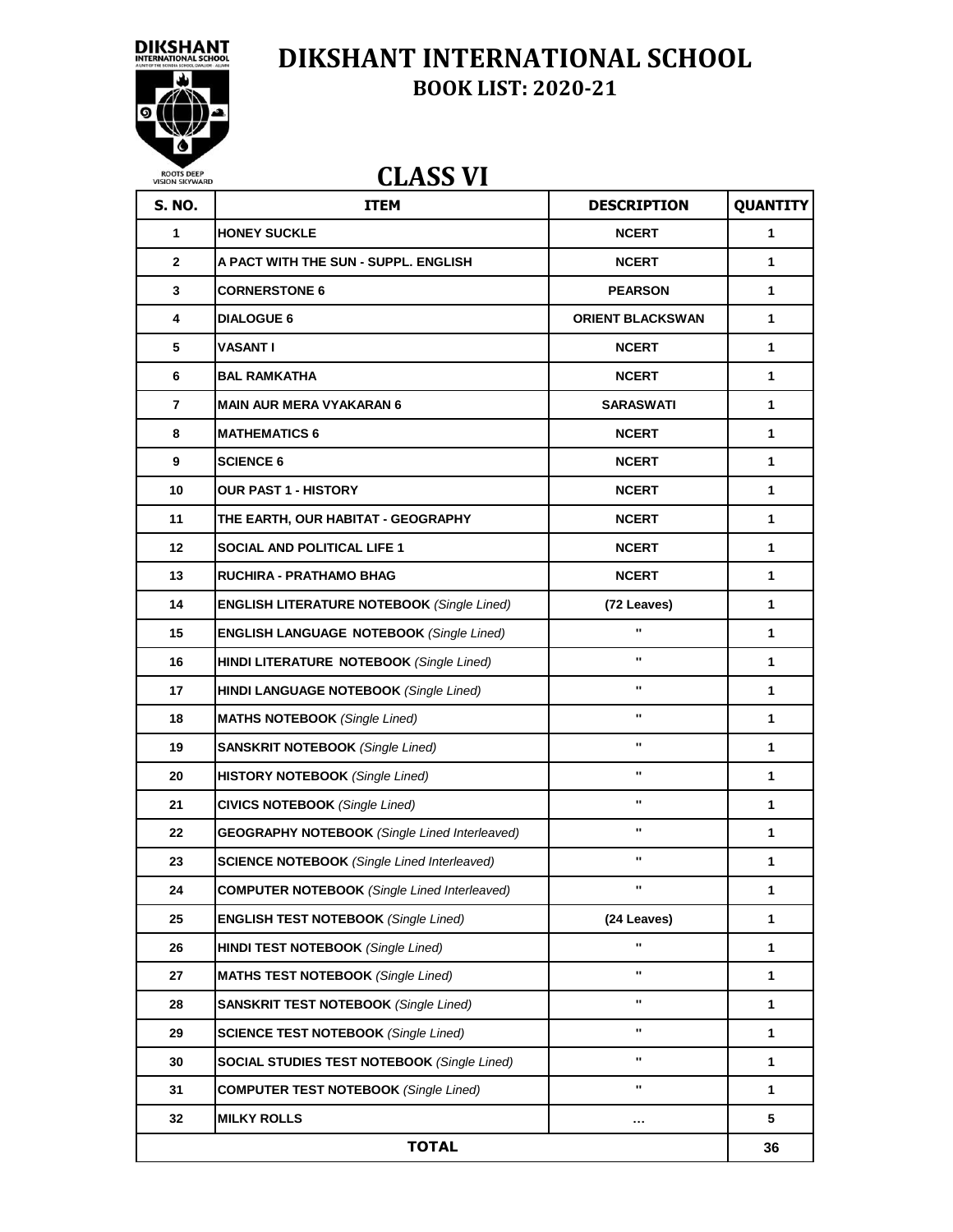

## **CLASS VII**

| <b>S. NO.</b>  | <b>ITEM</b>                                          | <b>DESCRIPTION</b>      | <b>QUANTITY</b> |
|----------------|------------------------------------------------------|-------------------------|-----------------|
| $\mathbf{1}$   | <b>HONEY COMB - ENGLISH</b>                          | <b>NCERT</b>            | $\mathbf{1}$    |
| $\mathbf{2}$   | AN ALIEN HAND - SUPPL. ENG                           | <b>NCERT</b>            | $\mathbf 1$     |
| 3              | <b>CORNERSTONE 7</b>                                 | <b>PEARSON</b>          | $\mathbf 1$     |
| 4              | <b>DIALOGUE 7</b>                                    | <b>ORIENT BLACKSWAN</b> | 1               |
| 5              | <b>VASANT II</b>                                     | <b>NCERT</b>            | $\mathbf{1}$    |
| 6              | <b>BAL MAHABHARAT KATHA</b>                          | <b>NCERT</b>            | 1               |
| $\overline{7}$ | <b>MAIN AUR MERA VYAKARAN 7</b>                      | <b>SARASWATI</b>        | 1               |
| 8              | <b>MATHEMATICS 7</b>                                 | <b>NCERT</b>            | 1               |
| 9              | <b>SCIENCE 7</b>                                     | <b>NCERT</b>            | 1               |
| 10             | <b>OUR PAST II - HISTORY</b>                         | <b>NCERT</b>            | $\mathbf{1}$    |
| 11             | OUR ENVIRONMENT - GEOGRAPHY                          | <b>NCERT</b>            | 1               |
| 12             | <b>SOCIAL AND POLITICAL LIFE II</b>                  | <b>NCERT</b>            | $\mathbf{1}$    |
| 13             | <b>RUCHIRA II - SANSKRIT</b>                         | <b>NCERT</b>            | 1               |
| 14             | <b>ENGLISH LITERATURE NOTEBOOK (Single Lined)</b>    | (72 Leaves)             | $\mathbf{1}$    |
| 15             | <b>ENGLISH LANGUAGE NOTEBOOK (Single Lined)</b>      | .,                      | 1               |
| 16             | <b>HINDI LITERATURE NOTEBOOK (Single Lined)</b>      | $\mathbf{u}$            | $\mathbf{1}$    |
| 17             | <b>HINDI LANGUAGE NOTEBOOK (Single Lined)</b>        |                         | 1               |
| 18             | <b>MATHS NOTEBOOK</b> (Single Lined)                 |                         | $\mathbf{1}$    |
| 19             | <b>SANSKRIT NOTEBOOK (Single Lined)</b>              |                         | 1               |
| 20             | <b>HISTORY NOTEBOOK</b> (Single Lined)               | .,                      | 1               |
| 21             | <b>CIVICS NOTEBOOK</b> (Single Lined)                |                         | 1               |
| 22             | <b>GEOGRAPHY NOTEBOOK</b> (Single Lined Interleaved) |                         | $\mathbf 1$     |
| 23             | <b>SCIENCE NOTEBOOK</b> (Single Lined Interleaved)   |                         | $\mathbf 1$     |
| 24             | <b>COMPUTER NOTEBOOK</b> (Single Lined Interleaved)  |                         | 1               |
| 25             | <b>ENGLISH TEST NOTEBOOK (Single Lined)</b>          | (24 Leaves)             | 1               |
| 26             | <b>HINDI TEST NOTEBOOK (Single Lined)</b>            | $\blacksquare$          | 1               |
| 27             | <b>MATHS TEST NOTEBOOK</b> (Single Lined)            |                         | 1               |
| 28             | <b>SANSKRIT TEST NOTEBOOK (Single Lined)</b>         | $\blacksquare$          | 1               |
| 29             | <b>SCIENCE TEST NOTEBOOK (Single Lined)</b>          |                         | 1               |
| 30             | <b>SOCIAL STUDIES TEST NOTEBOOK (Single Lined)</b>   |                         | $\mathbf{1}$    |
| 31             | <b>COMPUTER TEST NOTEBOOK (Single Lined)</b>         |                         | $\mathbf{1}$    |
| 32             | <b>MILKY ROLLS</b>                                   |                         | 5               |
|                | <b>TOTAL</b>                                         |                         | 36              |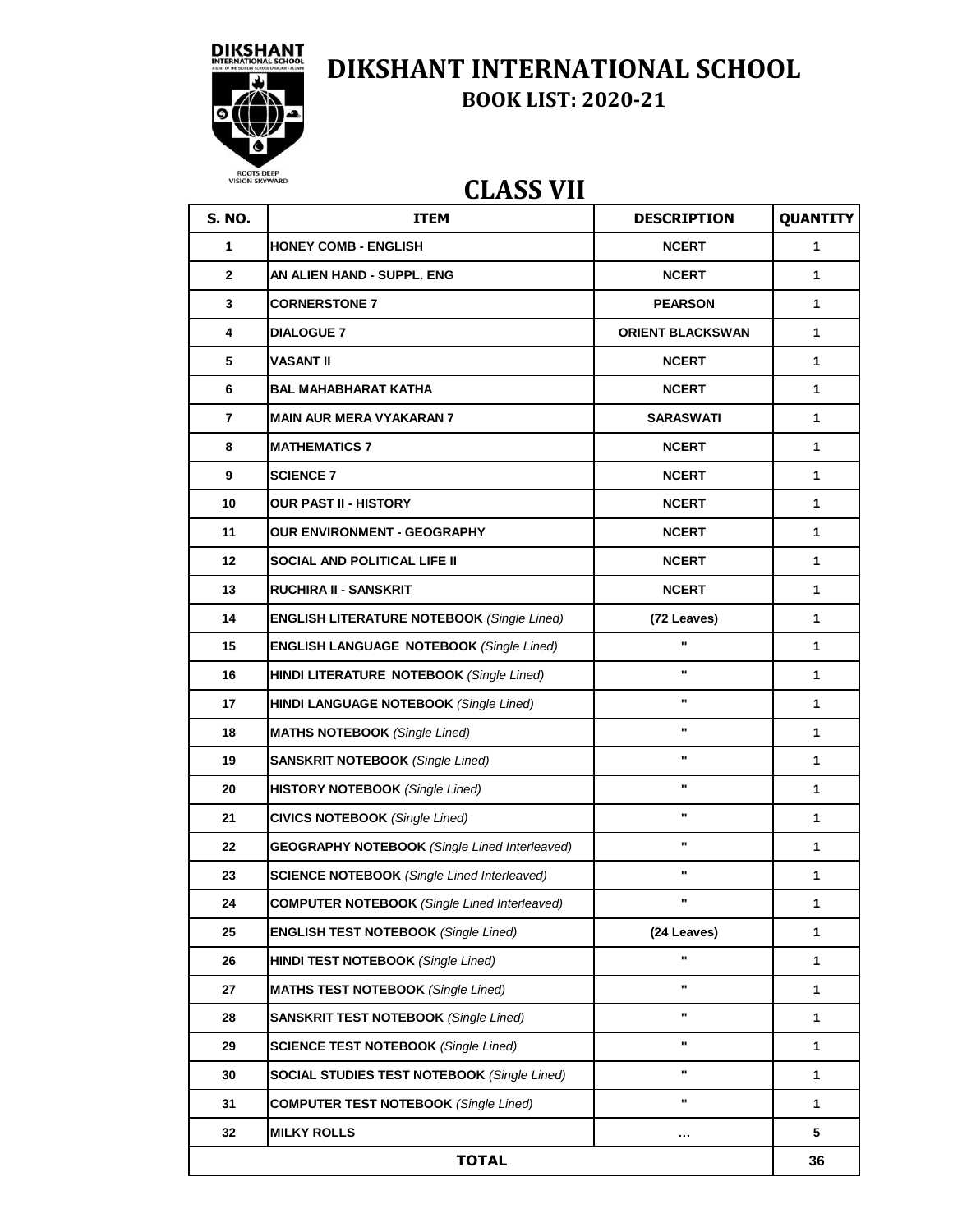

### **CLASS VIII**

| <b>S. NO.</b>           | <b>ITEM</b>                                          | <b>DESCRIPTION</b>      | <b>QUANTITY</b> |
|-------------------------|------------------------------------------------------|-------------------------|-----------------|
| 1                       | <b>HONEY DEW - ENGLISH</b>                           | <b>NCERT</b>            | 1               |
| $\mathbf{2}$            | IT SO HAPPENED - SUPPL. ENGLISH                      | <b>NCERT</b>            | 1               |
| $\mathbf{3}$            | <b>CORNERSTONE 8</b>                                 | <b>PEARSON</b>          | 1               |
| $\overline{\mathbf{4}}$ | <b>DIALOGUE 8</b>                                    | <b>ORIENT BLACKSWAN</b> | $\mathbf{1}$    |
| 3                       | <b>VASANT III</b>                                    | <b>NCERT</b>            | 1               |
| 4                       | <b>BHARAT KI KHOJ</b>                                | <b>NCERT</b>            | 1               |
| 7                       | <b>MAIN AUR MERA VYAKARAN 8</b>                      | <b>SARASWATI</b>        | 1               |
| 5                       | <b>MATHEMATICS 8</b>                                 | <b>NCERT</b>            | 1               |
| 6                       | <b>SCIENCE 8</b>                                     | <b>NCERT</b>            | 1               |
| 7                       | OUR PAST III - HISTORY (PART I)                      | <b>NCERT</b>            | 1               |
| 8                       | OUR PAST III - HISTORY (PART II)                     | <b>NCERT</b>            | 1               |
| 9                       | <b>RESOURCE &amp; DEVELOPMENT - GEOGRAPHY</b>        | <b>NCERT</b>            | $\mathbf{1}$    |
| 10                      | <b>SOCIAL AND POLITICAL LIFE III</b>                 | <b>NCERT</b>            | 1               |
| 11                      | <b>RUCHIRA III - SANSKRIT</b>                        | <b>NCERT</b>            | 1               |
| 13                      | <b>ENGLISH LITERATURE NOTEBOOK (Single Lined)</b>    | (72 Leaves)             | 1               |
| 14                      | <b>ENGLISH LANGUAGE NOTEBOOK (Single Lined)</b>      | u                       | 1               |
| 15                      | HINDI LITERATURE NOTEBOOK (Single Lined)             | u,                      | 1               |
| 16                      | <b>HINDI LANGUAGE NOTEBOOK (Single Lined)</b>        | π,                      | 1               |
| 17                      | <b>MATHS NOTEBOOK</b> (Single Lined)                 | u                       | 1               |
| 18                      | <b>SANSKRIT NOTEBOOK (Single Lined)</b>              | u                       | $\mathbf{1}$    |
| 19                      | <b>HISTORY NOTEBOOK (Single Lined)</b>               |                         | $\mathbf{1}$    |
| 20                      | <b>CIVICS NOTEBOOK</b> (Single Lined)                |                         | 1               |
| 21                      | <b>GEOGRAPHY NOTEBOOK (Single Lined Interleaved)</b> |                         | 1               |
| 22                      | <b>SCIENCE NOTEBOOK</b> (Single Lined Interleaved)   |                         | 1               |
| 23                      | <b>COMPUTER NOTEBOOK</b> (Single Lined Interleaved)  |                         | 1               |
| 24                      | <b>ENGLISH TEST NOTEBOOK (Single Lined)</b>          | (24 Leaves)             | 1               |
| 25                      | <b>HINDI TEST NOTEBOOK (Single Lined)</b>            |                         | 1               |
| 26                      | <b>MATHS TEST NOTEBOOK (Single Lined)</b>            | H,                      | $\mathbf{1}$    |
| 27                      | <b>SANSKRIT TEST NOTEBOOK (Single Lined)</b>         |                         | $\mathbf{1}$    |
| 28                      | <b>SCIENCE TEST NOTEBOOK (Single Lined)</b>          |                         | 1               |
| 29                      | <b>SOCIAL STUDIES TEST NOTEBOOK (Single Lined)</b>   |                         | 1               |
| 30                      | <b>COMPUTER TEST NOTEBOOK (Single Lined)</b>         |                         | 1               |
| 31                      | <b>MILKY ROLLS</b>                                   |                         | 3               |
| <b>TOTAL</b>            |                                                      |                         | 35              |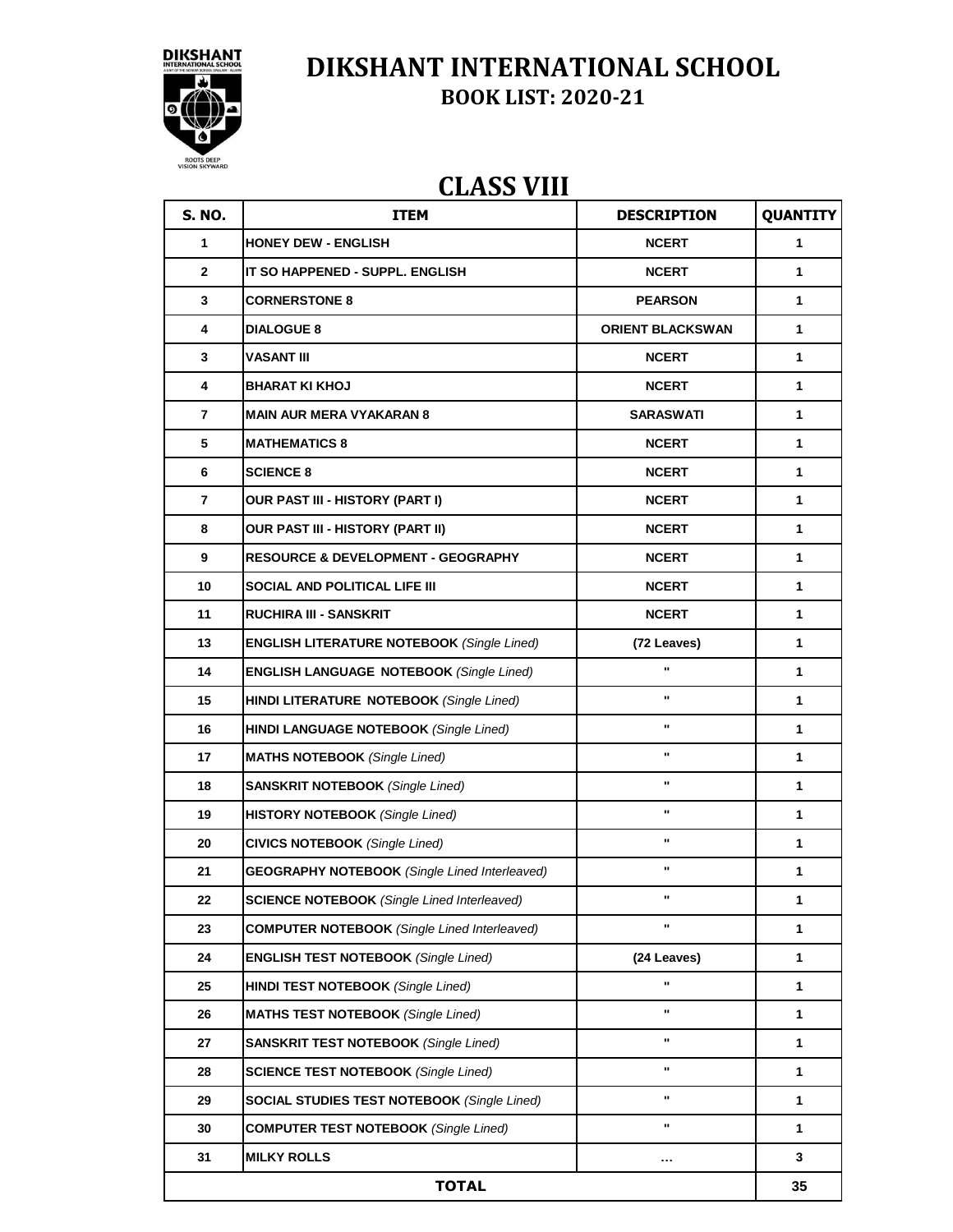



#### **CLASS IX**

| <b>S. NO.</b>  | <b>ITEM</b>                                   | <b>PUBLISHER</b> | <b>QUANTITY</b> |
|----------------|-----------------------------------------------|------------------|-----------------|
| 1              | पाठ्य पुस्तक स्पर्श - भाग १                   | <b>NCERT</b>     |                 |
| $\overline{2}$ | पूरक पाठ्य पुस्तक संचयन - भाग १               | <b>NCERT</b>     |                 |
| 3              | <b>BEEHIVE - ENGLISH TEXT</b>                 | <b>NCERT</b>     |                 |
| 4              | <b>IMOMENTS - ENGLISH SUPPL. RDR</b>          | <b>NCERT</b>     |                 |
| 5              | <b>IMATHEMATICS - TEXTBOOK FOR CLASS IX</b>   | <b>NCERT</b>     |                 |
| 6              | <b>SCIENCE - TEXTBOOK FOR CLASS IX</b>        | <b>NCERT</b>     |                 |
| $\overline{7}$ | <b>SCIENCE - NCERT EXEMPLAR CLASS IX</b>      | <b>NCERT</b>     |                 |
| 8              | INDIA AND THE CONTEMPORARY WORLD HISTORY - IX | <b>NCERT</b>     |                 |
| 9              | <b>CONTEMPORARY INDIA - GEOGRAPHY - IX</b>    | <b>NCERT</b>     |                 |
| 10             | <b>DEMOCRATIC POLITICS - IX</b>               | <b>NCERT</b>     |                 |
| 11             | <b>ECONOMICS - IX</b>                         | <b>NCERT</b>     |                 |



## **BOOK LIST: 2020-21 DIKSHANT INTERNATIONAL SCHOOL**



#### **CLASS IX**

| <b>S. NO.</b>  | <b>ITEM</b>                                   | <b>PUBLISHER</b> | <b>QUANTITY</b> |
|----------------|-----------------------------------------------|------------------|-----------------|
|                | पाठ्य पुस्तक स्पर्श - भाग १                   | <b>NCERT</b>     |                 |
| $\overline{2}$ | पूरक पाठ्य पुस्तक संचयन - भाग १               | <b>NCERT</b>     |                 |
| 3              | <b>BEEHIVE - ENGLISH TEXT</b>                 | <b>NCERT</b>     |                 |
| 4              | <b>MOMENTS - ENGLISH SUPPL. RDR</b>           | <b>NCERT</b>     |                 |
| 5              | <b>MATHEMATICS - TEXTBOOK FOR CLASS IX</b>    | <b>NCERT</b>     |                 |
| 6              | <b>SCIENCE - TEXTBOOK FOR CLASS IX</b>        | <b>NCERT</b>     |                 |
| 7              | <b>SCIENCE - NCERT EXEMPLAR CLASS IX</b>      | <b>NCERT</b>     |                 |
| 8              | INDIA AND THE CONTEMPORARY WORLD HISTORY - IX | <b>NCERT</b>     |                 |
| 9              | <b>CONTEMPORARY INDIA - GEOGRAPHY - IX</b>    | <b>NCERT</b>     |                 |
| 10             | <b>DEMOCRATIC POLITICS - IX</b>               | <b>NCERT</b>     |                 |
| 11             | <b>ECONOMICS - IX</b>                         | <b>NCERT</b>     |                 |